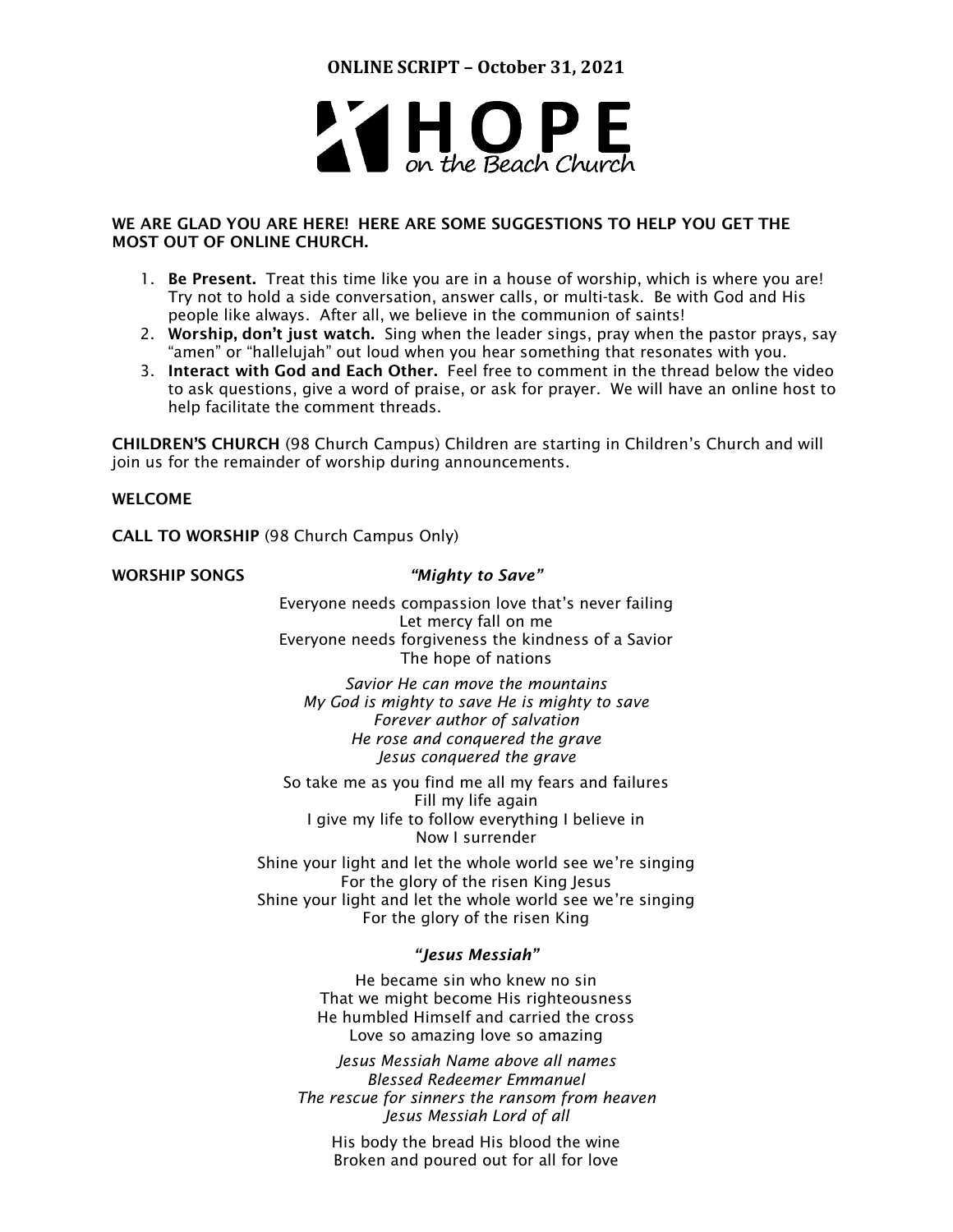# The whole earth trembled and the veil was torn Love so amazing love so amazing

All I hope is in you all I hope is in You All the glory to You God the light of the world

> Jesus Messiah Lord of all The Lord of all The Lord of all

SERMON: "REDISCOVER DISCIPLESHIP: WALKING AMONG THE DEAD" Pastor Jason Scheler

1. JESUS IS THE LIGHT THAT BRINGS LIFE TO A DARK AND DEAD WORLD. Jesus … said, "I am the light of the world. If you follow me, you won't have to walk in darkness, because you will have the light that leads to life." (John 8:12 NLT)

# 2. JESUS MAKES US LIGHT TO SHINE.

"You are the light of the world—like a city on a hilltop that cannot be hidden. (Matthew 5:14 NLT)

# 3. A DISCIPLE OF JESUS IS TO LIVE COUNTERCULTURE.

# 4. PROBLEM: WE LOVE DARKNESS MORE THAN LIGHT.

God's light came into the world, but people loved the darkness more than the light, for their actions were evil. (John 3:19 NLT)

"There is no judgment against anyone who believes in him." (John 3:18 NLT)

# 5. GOD'S LAW STILL APPLIES TO THE BELIEVER, NOT THE JUDGEMENT.

"Do not think that I have come to abolish the Law or the Prophets; I have not come to abolish them but to fulfill them." (Matthew 5:17 ESV)

Sin is no longer your master, for you no longer live under the requirements of the law. Instead, you live under the freedom of God's grace. <sup>[15](http://biblehub.com/romans/6-15.htm)</sup>Well then, since God's grace has set us free from the law, does that mean we can go on sinning? Of course not! <sup>[16](http://biblehub.com/romans/6-16.htm)</sup>Don't you realize that you become the slave of whatever you choose to obey? You can be a slave to sin, which leads to death, or you can choose to obey God, which leads to righteous living. (Romans 6:14-16 NLT)

# 6. GOD'S GRACE IN JESUS CHRIST RAISES THE BAR TO LIVE AS LIGHT.

- A. You heard murder but I say even ANGER at some one. (Matthew 5: 21-25 ESV)
- B.  $^{27}$ You have heard the commandment that says, 'You must not commit adultery.'  $^{28}$  $^{28}$  $^{28}$ But I say, anyone who even looks at a woman with **LUST** has already committed adultery with her in his heart. (Matthew 5: 27-30 ESV)
- C. But I say that a man who divorces his wife, unless she has been unfaithful, causes her to commit ADULTERY. (Matthew 5: 31-32 ESV)
- D. "You have also heard that our ancestors were told, 'You must not break your vows; you must carry out the **VOWS** you make to the LORD.' <sup>[34](http://biblehub.com/matthew/5-34.htm)</sup>But I say, do not make any vows! (Matthew 5: 33-37 ESV)
- E. REVENGE: <sup>38</sup>You have heard the law that says the punishment must match the injury: 'An eye for an eye, and a tooth for a tooth.' <sup>[39](http://biblehub.com/matthew/5-39.htm)</sup>But I say, do not resist an evil person! If someone slaps you on the right cheek, offer the other cheek also. (Matthew 5:38-41 ESV)
- F.  $43^{\mu}$ You have heard the law that says, 'Love your neighbor' and hate your enemy.  $44$ But I say, love your **ENEMIES!** Pray for those who persecute you! (Matthew 5:43-48 ESV)

# 7. JESUS FULFILLED THE LAW AND FREES US TO CHOOSE TO OBEY HIM.

 $16$ Don't you realize that you become the slave of whatever you choose to obey? You can be a slave to sin, which leads to death, or you can choose to obey God, which leads to righteous living. (Romans 6:14-16 NLT)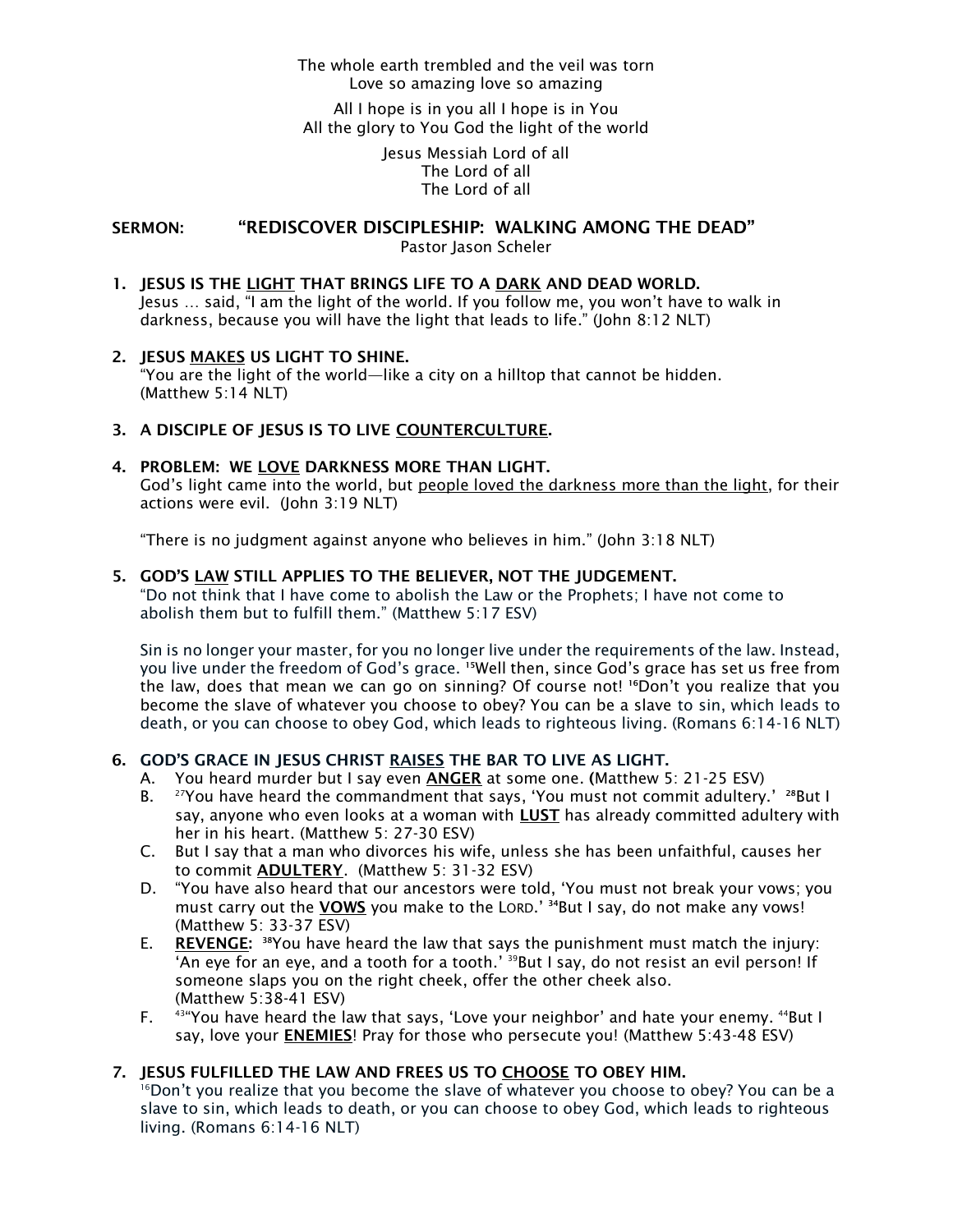#### 8. GOD'S SPIRIT WILL DO THE WORK.

# MEMORY VERSE

"But whoever does what is true comes to the light, so that it may be clearly seen that his works have been carried out in God." (John 3:21 ESV)

# QUESTIONS FOR GOING DEEPER

- 1. When was a time you were in the dark? How did that feel?
- 2. In what ways do you live counter to the culture?
- 3. Do you find it harder or easier to live for the light?

#### LORD'S PRAYER

Our Father who art in heaven, hallowed be thy name, thy kingdom come, thy will be done on earth as it is in heaven. Give us this day our daily bread; and forgive us our trespasses as we forgive those who trespass against us and lead us not into temptation, but deliver us from evil. For thine is the kingdom and the power and the glory forever and ever. Amen.

# ANNOUNCEMENTS/OFFERING:

Give online at [www.hopeonthebeach.com](http://www.hopeonthebeach.com/) Text to Give at (850) 990-4325 Schedule free bill pay through your local bank. Mail your tithe/offering to: Hope on the Beach Church 3834 US Hwy 98 West Santa Rosa Beach, FL 32459 Drop off an offering on Monday between 10:00am and 2:00pm



NEXT STEPS:

Please fill out a Connection Card online by using this link: <https://hopeonthebeach.breezechms.com/form/ConnectionCard> Follow us on Facebook to find worship, prayers, and devotions all week long. Subscribe to our YouTube channel as well!

#### Life Groups

Life Groups have begun! You are welcome to join a group at any point during the semester. Each week's lesson stands alone so you can attend whenever you choose. Please feel free to register at any time. Check out our Events Calendar at hopeonthebeach.com or contact Steve at steve@hopeonthebeach.com.

#### Connect to Your Church Dinner, Wednesday, November 3 rd @ 6:00 pm at 98 Campus

We are excited to be hosting this dinner and informational meeting for all those interested in learning more about Hope on the Beach Church. Contact Steve at [steve@hopeonthebeach.com](mailto:steve@hopeonthebeach.com) if you would like to attend.

#### Men's Breakfast, Saturday, November 6th @ 9:00 am at 98 Church Campus

Our monthly Men's Breakfast is coming up and we are excited for this fellowship and food event! This is free and all men are invited to join us for a great breakfast. Contact Steve at [steve@hopeonthebeach.com](mailto:steve@hopeonthebeach.com) if you are able to attend.

# Women of Hope Dinner & Fellowship, Wednesday, November 10th @ 6:00 pm

All women are invited to attend a Gratitude Dinner at the home of Trena Alexander. Whether you are new to Hope or have attended for years this is a great opportunity to fellowship with other ladies in the church. We hope you are able to join in the fun. Contact Kristie at kristie@hopeonthebeach.com if you are able to attend.

# Youth Group, Wednesday, November  $10<sup>th</sup>$  @ 6:30 pm at the 98 Campus

Join us for faith, fellowship, and food! Youth group is a great opportunity to explore the tough questions of faith and life in a judgement free place. Contact Anna at [anna@hopeonthebeach.com](mailto:anna@hopeonthebeach.com) if you plan to attend.

# Thanksgiving Potluck, Wed., Nov. 17<sup>th</sup> @ 5:30 pm @ 98 Church Campus

All of the Hope family will be gathering for a potluck before our Thanksgiving Worship. We need family members to pitch in and help. Please contact Kristie at kristie@hopeonthebeach.com if you plan to attend and/or help bring food.